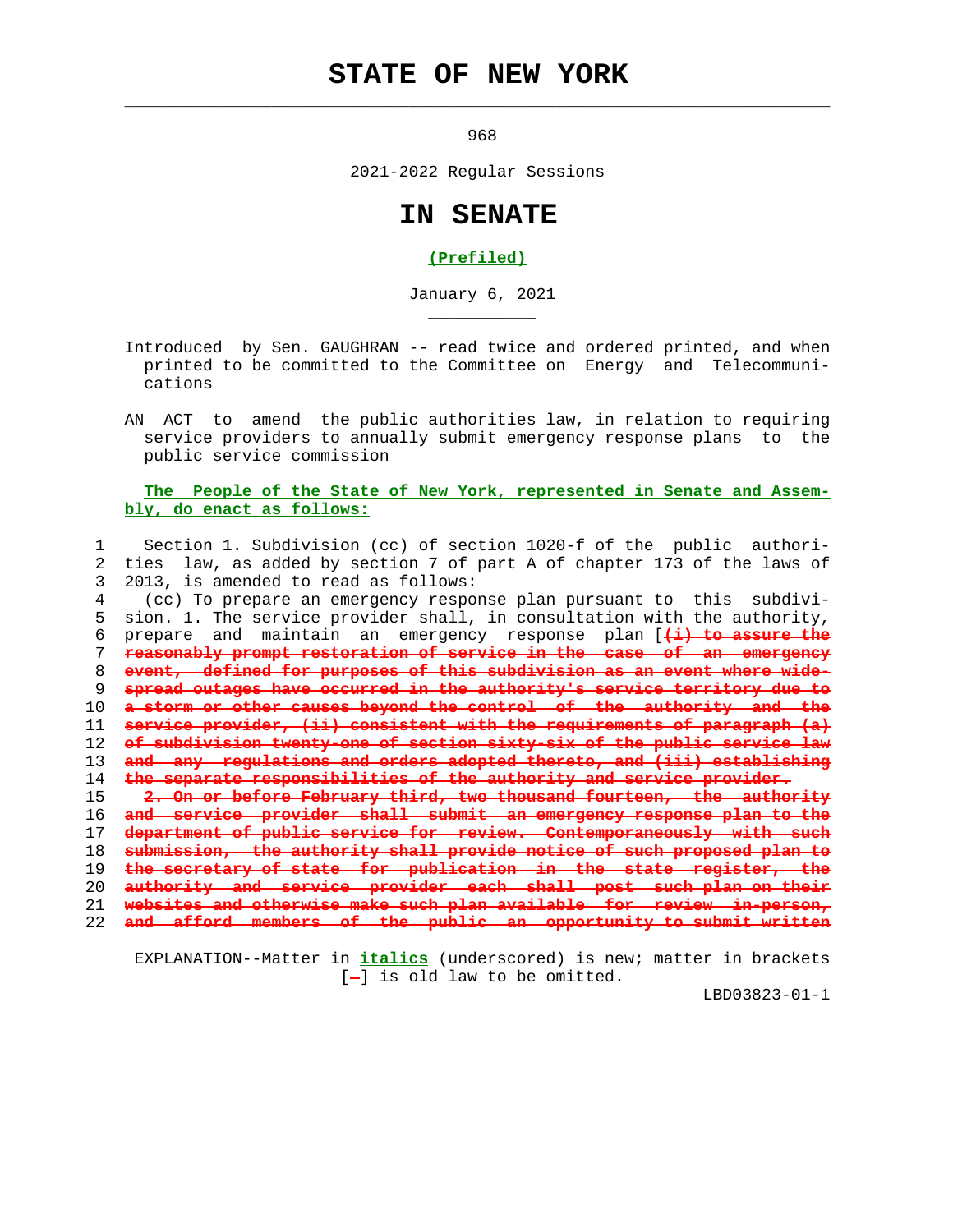S. 968 2

**comments and oral comments pursuant to at least one hearing to be held each in the county of Suffolk and the county of Nassau. Such written comments must be submitted by March fourteenth, two thousand fourteen. The authority and service provider shall provide a copy of all written comments they receive and a transcript of such public hearings to the department of public service for its consideration in reviewing the emergency response plan. The department shall provide any recommenda- tions to the authority and service provider with respect to such plan on or before April fifteenth, two thousand fourteen. Such plan must be made final by June second, two thousand fourteen. For each year thereafter, the service provider shall submit an emergency response plan to the department of public service, and such department shall provide its recommendations, in accordance with a schedule to be established by such department and that is consistent with the schedule associated with such department's review of similar such plans provided by electric corpo- rations pursuant to subdivision twenty-one of section sixty-six of the public service law. 3. By June second, two thousand fourteen, and by June first annually thereafter, the authority and service provider shall jointly certify to the department of homeland security and emergency services that the emergency response plan ensures, to the greatest extent feasible, the timely and safe restoration of energy services after an emergency consistent with the requirements of paragraph (a) of subdivision twen- ty-one of the public service law and the department's recommendations. The filing of such emergency response plan shall also include a copy of all written mutual assistance agreements among utilities. The authority and service provider shall file with the county executives of Nassau and Suffolk county and the mayor of the city of New York the most recent version of the emergency response plan, and make sure that such amended versions are timely filed. 4. Starting in calendar year two thousand fourteen, the service provider annually shall undertake at least one drill to implement proce- dures to practice its emergency response plan. The service provider shall notify and allow participation in such drill of all appropriate municipal emergency responders and officials**]. 36 [**5.**] **The plan shall be submitted to the public service commission annually on or before December fifteenth for review and approval. The emergency response plan shall be designed for the reasonably prompt restoration of service in the case of an emergency event, defined for purposes of this subdivision as an event where widespread outages have occurred in the authority's service territory of the service provider due to storms or other causes beyond the control of the service provid- er. The emergency response plan shall include, but need not be limited to, the following: (i) the identification of management staff responsi- ble for the service provider's operations during an emergency; (ii) a communications system with customers during an emergency that extends beyond normal business hours and business conditions; (iii) identifica- tion of and outreach plans to customers who had documented their need for essential electricity for medical needs; (iv) identification of and outreach plans to customers who had documented their need for essential electricity to provide critical telecommunications, critical transporta- tion, critical fuel distribution services or other large-load customers identified by the commission; (v) designation of service provider staff to communicate with local officials and appropriate regulatory agencies; (vi) provisions regarding how the service provider will assure the safe- ty of its employees and contractors; (vii) procedures for deploying**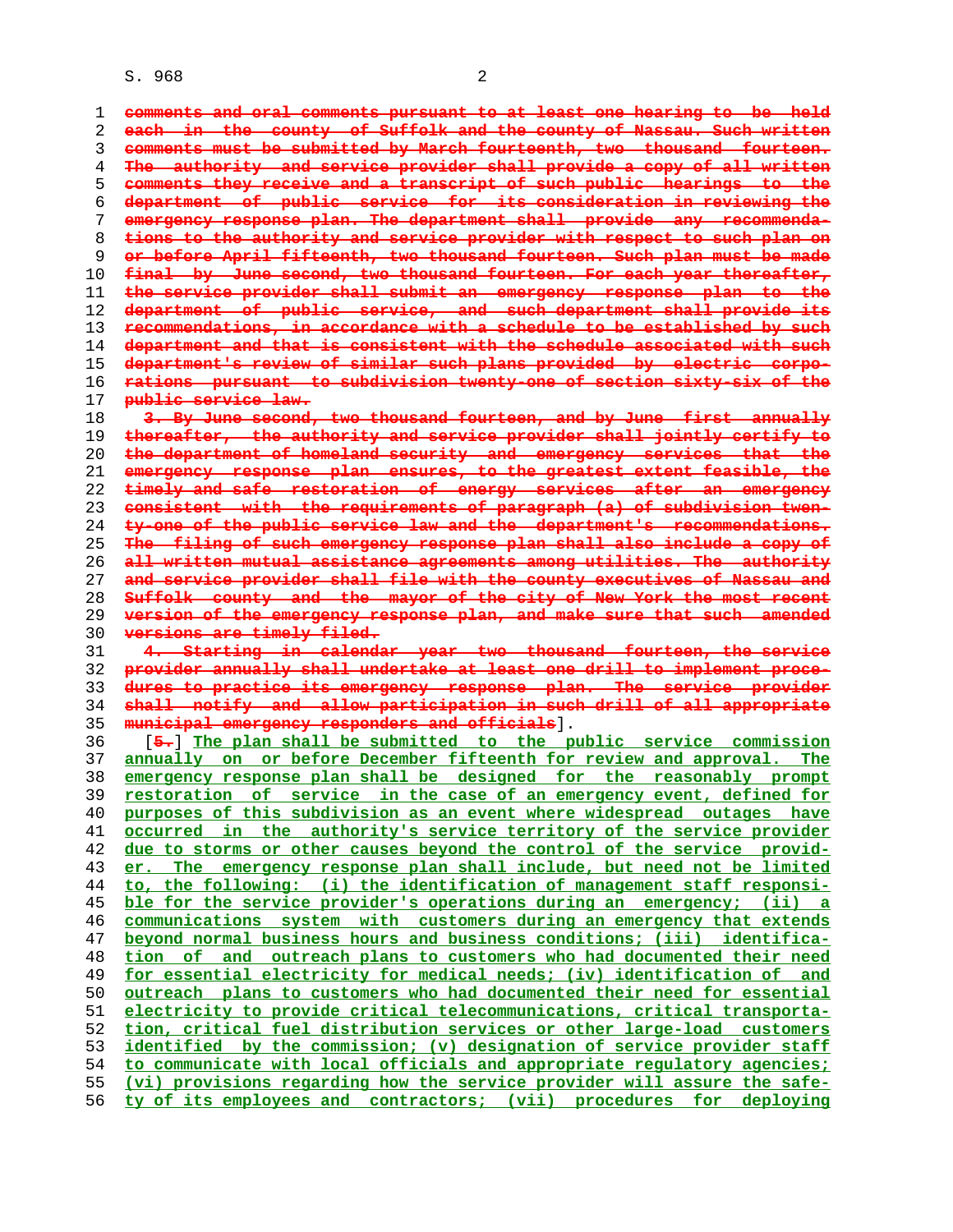S. 968 3

**service provider and mutual aid crews to work assignment areas; (viii) identification of additional supplies and equipment needed during an emergency; (ix) the means of obtaining additional supplies and equip- ment; (x) procedures to practice the emergency response plan; (xi) appropriate safety precautions regarding electrical hazards, including plans to promptly secure downed wires within thirty-six hours of notifi- cation of the location of such downed wires from a municipal emergency official; (xii) establishing the separate responsibilities of the authority and service provider; and (xiii) such other additional infor- mation as the commission may require. Such emergency plan shall be consistent with any regulations and orders adopted hereto. Each such service provider shall, on an annual basis, undertake drills implement- ing procedures to practice its emergency management plan. The service provider shall notify and allow participation in such drill of all appropriate municipal emergency responders and officials. The commission may adopt additional requirements consistent with ensuring the reason- ably prompt restoration of service in the case of an emergency event. 2. After review of a service provider's emergency response plan, the**

**commission may require such service provider to amend the plan. The commission may also open an investigation of the service provider's plan to determine its sufficiency to respond adequately to an emergency event. If, after hearings, the commission finds a material deficiency in the plan, it may order the service provider to make such modifica- tions that it deems reasonably necessary to remedy the deficiency.**

**3. The commission is authorized to open an investigation to review the performance of any service provider in restoring service or otherwise meeting the requirements of the emergency response plan during an emer- gency event. If, after evidentiary hearings or other investigatory proceedings, the commission finds that the service provider failed to reasonably implement its emergency response plan or the length of such service provider's outages were materially longer than they would have been, because of such service provider's failure to reasonably implement its emergency response plan, the commission may deny the recovery of any part of the service restoration costs caused by such failure, commensu- rate with the degree and impact of the service outage; provided, howev- er, that nothing herein limits the commission's authority to otherwise commence a proceeding pursuant to sections twenty-four, twenty-five and twenty-five-a of the public service law, provided such action or penalty solely relates to the service provider's performance under the require- ments of the service provider's emergency response plan.**

**4. The commission shall certify to the department of homeland security and emergency services that each such service provider's emergency response plan is sufficient to ensure to the greatest extent feasible the timely and safe restoration of energy services after an emergency in compliance with the requirements of this chapter.**

**5. The filing of each emergency response plan required under paragraph one of this subdivision shall also include a copy of all written mutual assistance agreements among utilities.**

**6. The authority and service provider shall file with the county exec- utives of Nassau and Suffolk counties and the mayor of the city of New York the most recent approved copy of the emergency response plan required pursuant to this section.**

**7. The commission shall provide access to such emergency response plan pursuant to article six of the public officers law.**

**8.** If, during an emergency event, electric service is not restored in 56 three days, the service provider shall within sixty days from the date